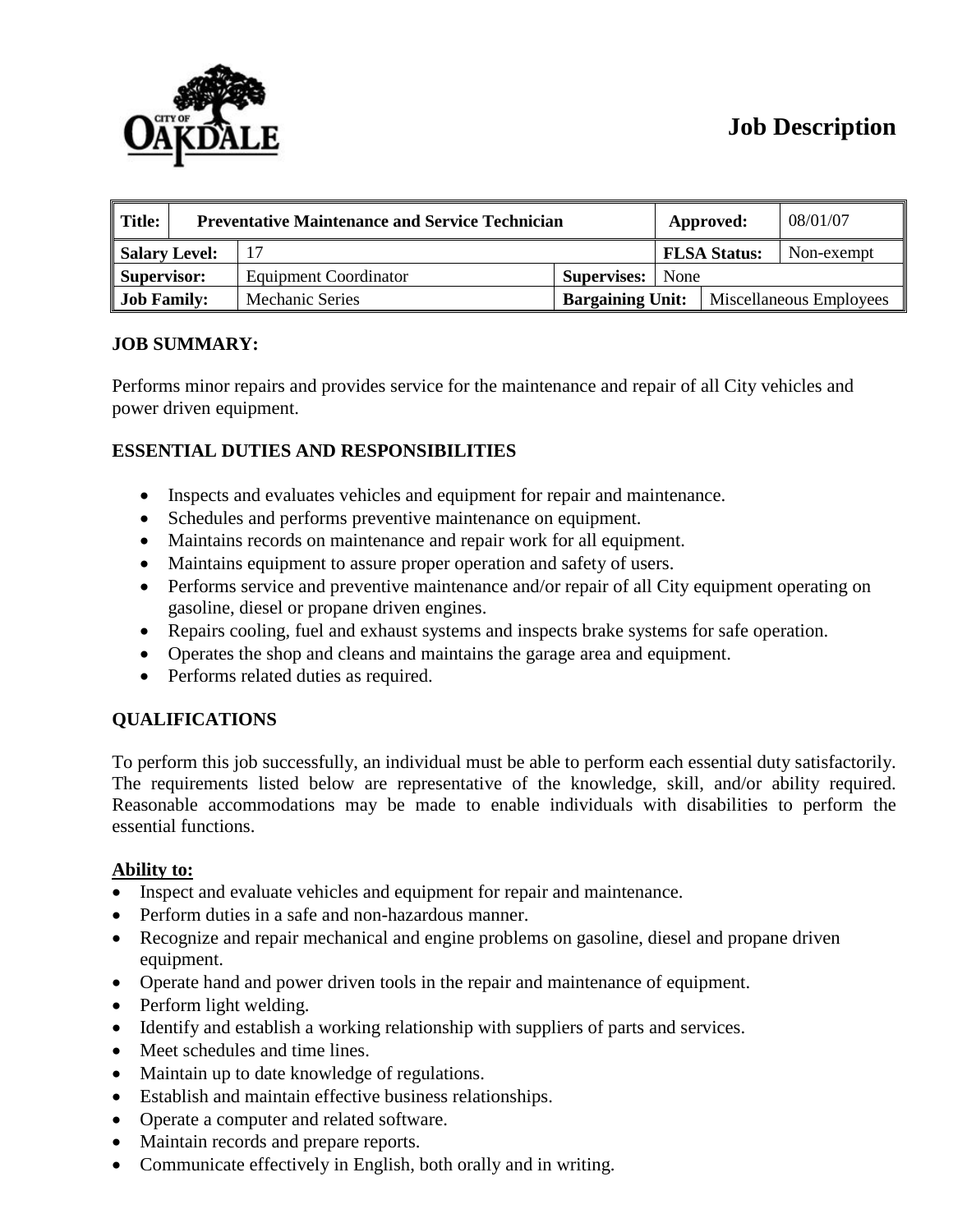• Understand and accurately follow oral and written directions.

### **Knowledge of:**

- Mechanical and computerized engine systems for gasoline, diesel and propane powered vehicles and equipment.
- Standard practices, equipment and tools of the automotive and equipment mechanical trade.
- Safety practices and avoidance of hazards in equipment mechanical repair.
- Goals, polices and objectives of equipment maintenance and repair.
- Technical aspects of vehicle and equipment repair and maintenance.
- Department operations and policies.
- Applicable sections of codes and laws.

#### **Education and/or Experience:**

High school diploma or general education degree (GED); two years related experience performing repair on automobiles, trucks and power driven equipment; or an equivalent combination of education and experience.

#### **Certificates, Licenses, Registrations:**

Valid Class B California driver's license or ability to obtain a Class B license within six months of hire.

#### **Language Skills:**

Ability to read and comprehend simple instructions, short correspondence, and memos; ability to write simple correspondence; and, ability to effectively present information in one-on-one and small group situations.

#### **Mathematical Skills:**

Ability to add, subtract, multiply, and divide into all units of measure, using whole numbers, common fractions, and decimals.

#### **Reasoning Ability:**

Ability to apply common sense and understanding when carrying out instructions furnished in written, oral, or diagram form; and, ability to deal with problems involving several concrete variables in standardized situations.

#### **PHYSICAL DEMANDS**

The physical demands described here are representative of those that must be met by an employee to successfully perform the essential functions of this job. Reasonable accommodations may be made to enable individuals with disabilities to perform the essential functions.

While performing the duties of this job, the employee is regularly required to stand for long periods of time, walk short distances, use hands and fingers in a dexterous manner to pull, locate by touch, handle move or adjust. The employee frequently is required to reach with hands and arms over head or to either side, talk and hear clearly. The employee occasionally is required to sit, climb, balance, stoop, kneel, crouch, and crawl. The employee must occasionally lift and/or move up to 50 pounds. Specific vision abilities required by this job include close vision, color vision, and the ability to adjust focus at different distances (the use of corrective lenses as required).

#### **WORK ENVIRONMENT**